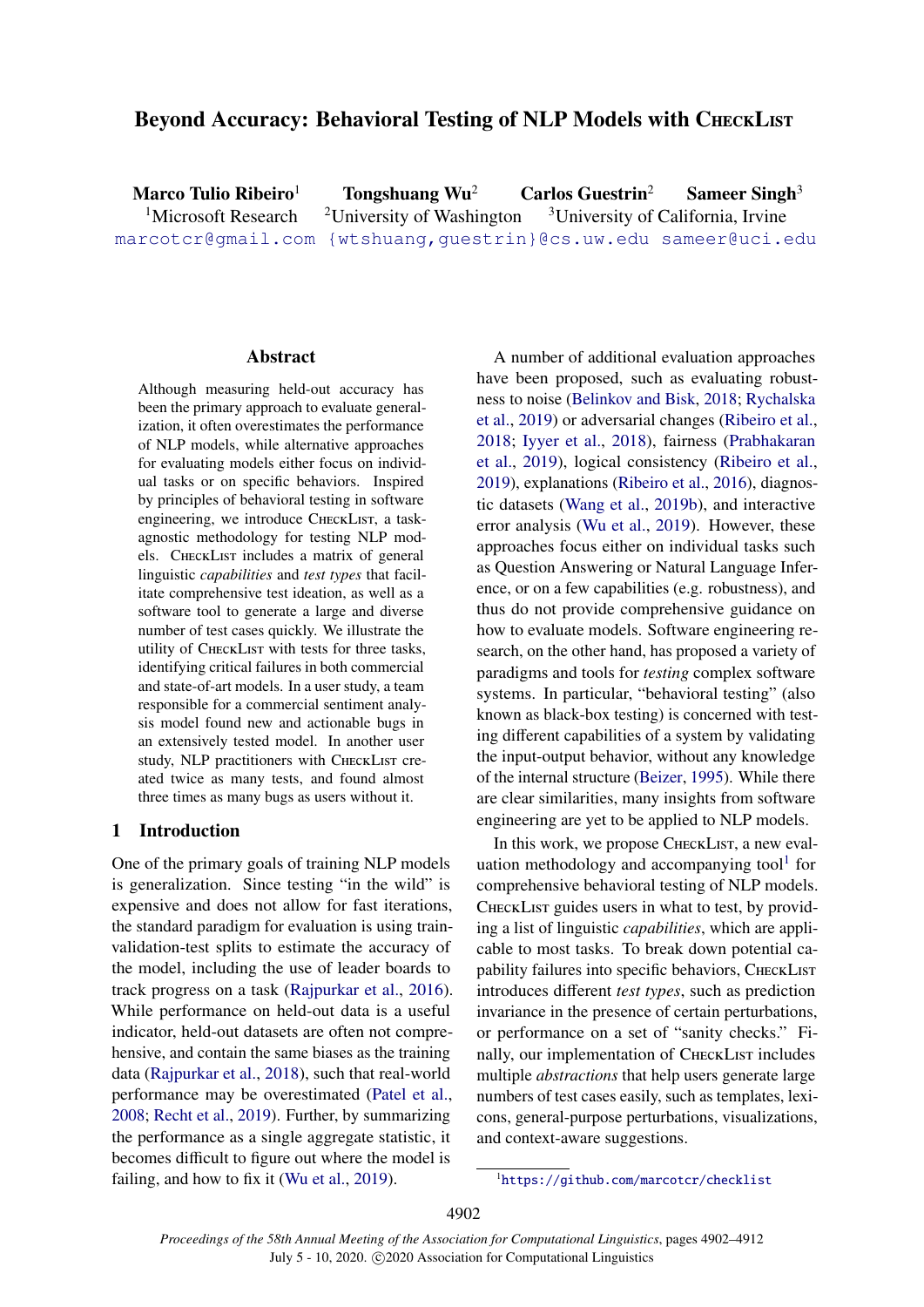<span id="page-1-0"></span>

| Capability | <b>Min Func Test</b> | <b>INVariance</b> | <b>DIRectional</b> |
|------------|----------------------|-------------------|--------------------|
| Vocabulary | Fail. rate=15.0%     | 16.2%             | $\bigodot$ 34.6%   |
| <b>NFR</b> | $0.0\%$              | 20.8%             | N/A                |
| Negation   | <b>A</b> 76.4%       | N/A               | N/A                |
|            |                      |                   |                    |

| <b>Test case</b>                                                                               |     | <b>Expected Predicted Pass?</b>     |   |  |  |  |  |
|------------------------------------------------------------------------------------------------|-----|-------------------------------------|---|--|--|--|--|
| Testing Negation with MFT                                                                      |     | Labels: negative, positive, neutral |   |  |  |  |  |
| Template: I {NEGATION} {POS VERB} the {THING}.                                                 |     |                                     |   |  |  |  |  |
| I can't say I recommend the food.                                                              | neg | pos                                 | x |  |  |  |  |
| I didn't love the flight.                                                                      | neg | neutral                             | x |  |  |  |  |
| <br>Failure rate = $76.4\%$                                                                    |     |                                     |   |  |  |  |  |
| Testing NER with INV<br>Same pred. (inv) after removals / additions                            |     |                                     |   |  |  |  |  |
| @AmericanAir thank you we got on a<br>different flight to [Chicago → Dallas].                  | inv | pos<br>neutral                      | x |  |  |  |  |
| @VirginAmerica I can't lose my luggage,<br>moving to [Brazil $\rightarrow$ Turkey ] soon, ugh. | inv | neutral<br>neg                      | x |  |  |  |  |
|                                                                                                |     |                                     |   |  |  |  |  |
| Failure rate = $20.8\%$                                                                        |     |                                     |   |  |  |  |  |
| Testing Vocabulary with DIR<br>Sentiment monotonic decreasing (1)                              |     |                                     |   |  |  |  |  |
| @AmericanAir service wasn't great. You<br>are lame.                                            |     | neg<br>neutral                      | x |  |  |  |  |
| @JetBlue why won't YOU help them?!<br>Ugh. I dread you.                                        |     | neg<br>neutral                      | x |  |  |  |  |
|                                                                                                |     |                                     |   |  |  |  |  |
| Failure rate = $34.6\%$                                                                        |     |                                     |   |  |  |  |  |

Figure 1: CHECKLISTIng a commercial sentiment analysis model  $\left(\bigcirc\right)$ . Tests are structured as a conceptual matrix with capabilities as rows and test types as columns (examples of each type in A, B and C).

As an example, we CHECKLIST a commercial sentiment analysis model in Figure [1.](#page-1-0) Potential tests are structured as a conceptual matrix, with capabilities as rows and test types as columns. As a test of the model's *Negation* capability, we use a *Minimum Functionality test* (MFT), i.e. simple test cases designed to target a specific behavior (Figure [1A](#page-1-0)). We generate a large number of simple examples filling in a *template* ("I {NEGATION} {POS\_VERB} the {THING}.") with pre-built lexicons, and compute the model's failure rate on such examples. Named entity recognition (*NER*) is another capability, tested in Figure [1B](#page-1-0) with an *Invariance test* (INV) – perturbations that should not change the output of the model. In this case, changing location names should not change sentiment. In Figure [1C](#page-1-0), we test the model's *Vocabulary* with a Directional Expectation test (DIR) – perturbations to the input with known expected results – adding negative phrases and checking that sentiment does not become more *positive*. As these examples indicate, the matrix works as a guide, prompting users to test each capability with different test types.

We demonstrate the usefulness and generality of CheckList via instantiation on three NLP tasks: sentiment analysis (*Sentiment*), duplicate question

detection (*QQP*; [Wang et al.,](#page-10-1) [2019b\)](#page-10-1), and machine comprehension (*MC*; [Rajpurkar et al.,](#page-9-0) [2016\)](#page-9-0). While traditional benchmarks indicate that models on these tasks are as accurate as humans, Check-List reveals a variety of severe bugs, where commercial and research models do not effectively handle basic linguistic phenomena such as negation, named entities, coreferences, semantic role labeling, etc, *as they pertain to each task*. Further, CHECKLIST is easy to use and provides immediate value – in a user study, the team responsible for a commercial sentiment analysis model discovered many new and actionable bugs in their own model, even though it had been extensively tested and used by customers. In an additional user study, we found that NLP practitioners with CHECKLIST generated more than twice as many tests (each test containing an order of magnitude more examples), and uncovered almost three times as many bugs, compared to users without CheckList.

# 2 CHECKLIST

Conceptually, users "CHECKLIST" a model by filling out cells in a matrix (Figure [1\)](#page-1-0), each cell potentially containing multiple tests. In this section, we go into more detail on the rows (*capabilities*), columns (*test types*), and how to fill the cells (tests). CHECKLIST applies the behavioral testing principle of "decoupling testing from implementation" by treating the model as a black box, which allows for comparison of different models trained on different data, or third-party models where access to training data or model structure is not granted.

#### <span id="page-1-1"></span>2.1 Capabilities

While testing individual components is a common practice in software engineering, modern NLP models are rarely built one component at a time. Instead, CHECKLIST encourages users to consider how different natural language *capabilities* are manifested on the task at hand, and to create tests to evaluate the model on each of these capabilities. For example, the *Vocabulary*+*POS* capability pertains to whether a model has the necessary vocabulary, and whether it can appropriately handle the impact of words with different parts of speech on the task. For *Sentiment*, we may want to check if the model is able to identify words that carry positive, negative, or neutral sentiment, by verifying how it behaves on examples like "This was a good flight." For *QQP*, we might want the model to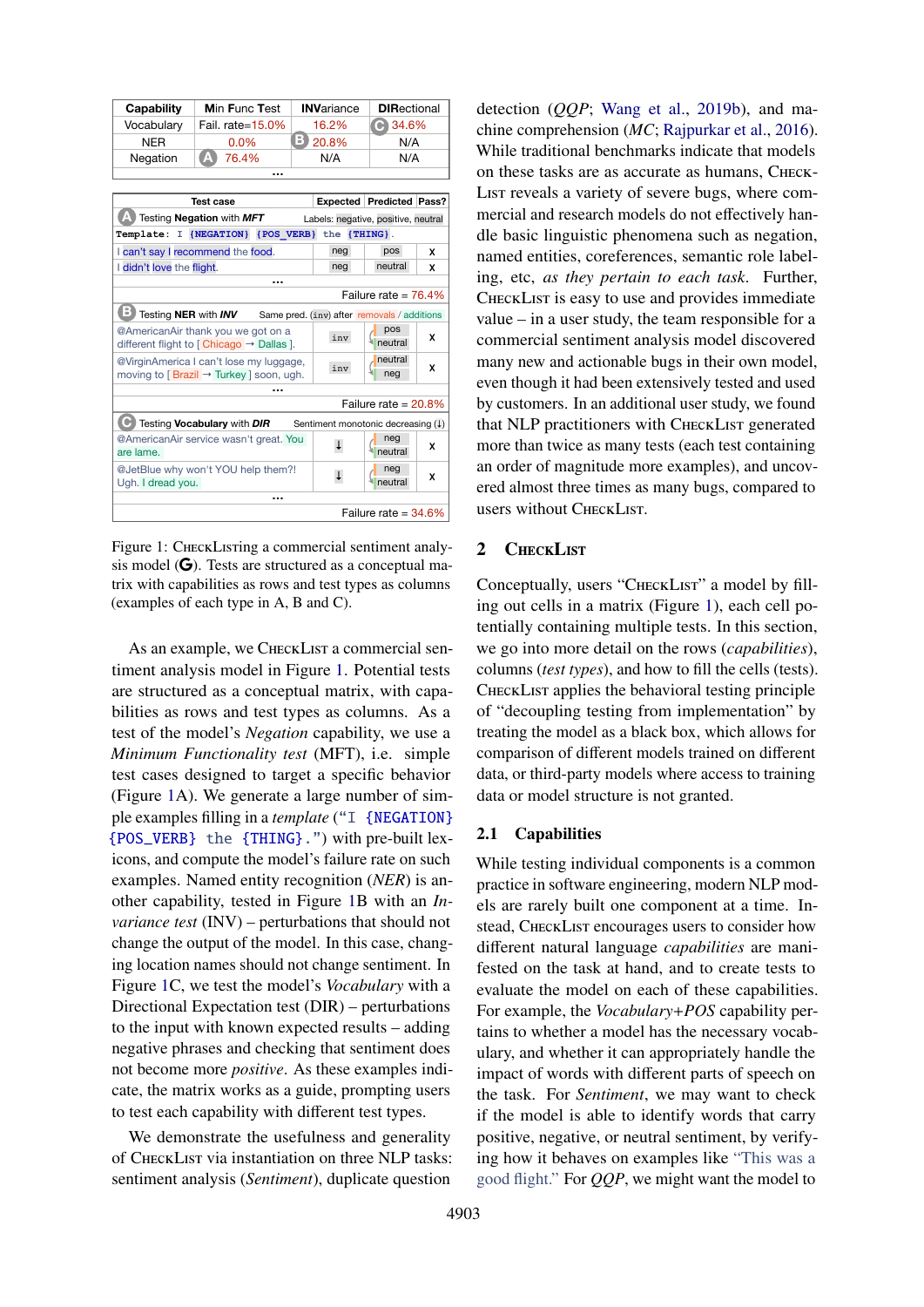understand when modifiers differentiate questions, e.g. accredited in ("Is John a teacher?", "Is John an accredited teacher?"). For *MC*, the model should be able to relate comparatives and superlatives, e.g. (Context: "Mary is smarter than John.", Q: "Who is the smartest kid?", A: "Mary").

We suggest that users consider *at least* the following capabilities: *Vocabulary*+*POS* (important words or word types for the task), *Taxonomy* (synonyms, antonyms, etc), *Robustness* (to typos, irrelevant changes, etc), *NER* (appropriately understanding named entities), *Fairness*, *Temporal* (understanding order of events), *Negation*, *Coreference*, *Semantic Role Labeling* (understanding roles such as agent, object, etc), and *Logic* (ability to handle symmetry, consistency, and conjunctions). We will provide examples of how these capabilities can be tested in Section [3](#page-3-0) (Tables [1,](#page-3-1) [2,](#page-4-0) and [3\)](#page-5-0). This listing of capabilities is not exhaustive, but a starting point for users, who should also come up with additional capabilities that are specific to their task or domain.

## 2.2 Test Types

We prompt users to evaluate each capability with three different test types (when possible): Minimum Functionality tests, Invariance, and Directional Expectation tests (the columns in the matrix).

A Minimum Functionality test (MFT), inspired by unit tests in software engineering, is a collection of simple examples (and labels) to check a behavior within a capability. MFTs are similar to creating small and focused testing datasets, and are particularly useful for detecting when models use shortcuts to handle complex inputs without actually mastering the capability. The *Vocabulary*+*POS* examples in the previous section are all MFTs.

We also introduce two additional test types inspired by software *metamorphic tests* [\(Segura et al.,](#page-9-12) [2016\)](#page-9-12). An Invariance test  $(INV)$  is when we apply label-preserving perturbations to inputs and expect the model prediction to remain the same. Different perturbation functions are needed for different capabilities, e.g. changing location names for the *NER* capability for *Sentiment* (Figure [1B](#page-1-0)), or introducing typos to test the *Robustness* capability. A Directional Expectation test (DIR) is similar, except that the label is expected to change in a certain way. For example, we expect that *sentiment will not become more positive* if we add "You are lame." to the end of tweets directed at an airline (Figure [1C](#page-1-0)). The expectation may also be a target

label, e.g. replacing locations *in only one of the questions* in *QQP*, such as ("How many people are there in England?", "What is the population of  $Englished \rightarrow Turkey$ ?"), ensures that the questions are not duplicates. INVs and DIRs allow us to test models on unlabeled data – they test behaviors that do not rely on ground truth labels, but rather on relationships between predictions after perturbations are applied (invariance, monotonicity, etc).

### <span id="page-2-1"></span>2.3 Generating Test Cases at Scale

Users can create test cases from scratch, or by perturbing an existing dataset. Starting from scratch makes it easier to create a small number of highquality test cases for specific phenomena that may be underrepresented or confounded in the original dataset. Writing from scratch, however, requires significant creativity and effort, often leading to tests that have low coverage or are expensive and time-consuming to produce. Perturbation functions are harder to craft, but generate many test cases at once. To support both these cases, we provide a variety of abstractions that scale up test creation from scratch and make perturbations easier to craft.

Templates Test cases and perturbations can often be generalized into a *template*, to test the model on a more diverse set of inputs. In Figure [1](#page-1-0) we generalized "I didn't love the food." with the template "I {NEGATION} {POS\_VERB} the  ${THING}$ .", where  ${NEGATION} = {didn't, can't}$ say I, ...},  ${POS_VERB} = {love, like, ...\}$ ,  ${THING}$ = {food, flight, service, ...}, and generated all test cases with a Cartesian product. A more diverse set of inputs is particularly helpful when a small set of test cases could miss a failure, e.g. if a model works for some forms of negation but not others.

Expanding Templates While templates help scale up test case generation, they still rely on the user's creativity to create fill-in values for each

<span id="page-2-0"></span>

Figure 2: Templating with masked language models. "I really {mask} the flight." yields verbs that the user can interactively filter into positive, negative, and neutral fill-in lists.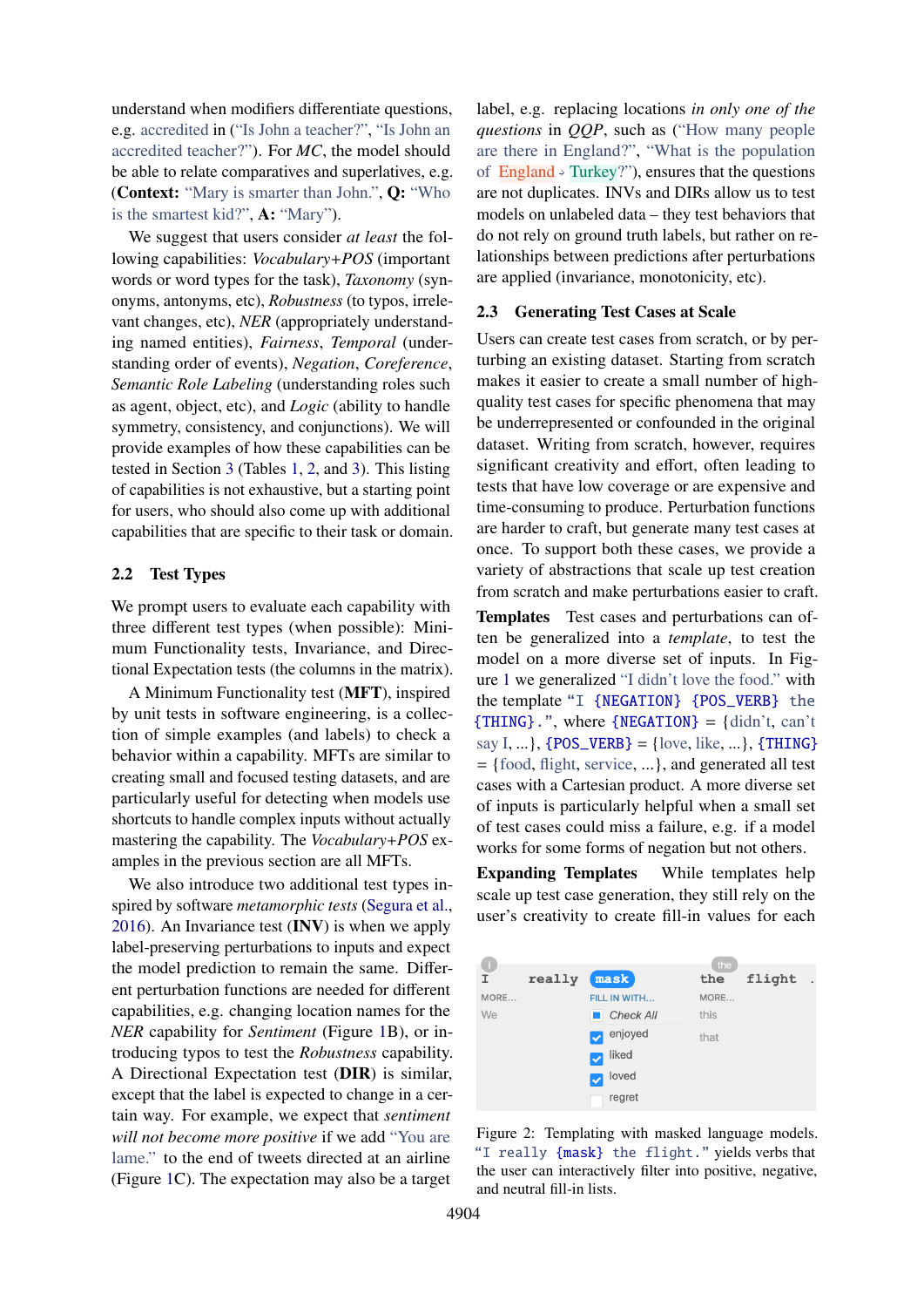Labels: positive, negative, or neutral; INV: same pred. (INV) after removals/ additions; DIR: sentiment should not decrease ( $\uparrow$ ) or increase ( $\downarrow$ )

<span id="page-3-1"></span>

| <b>Test TYPE and Description</b> |                                                                          | Failure Rate (%) |                            |                 |                |                | Example test cases & expected behavior                                                                                                                            |  |
|----------------------------------|--------------------------------------------------------------------------|------------------|----------------------------|-----------------|----------------|----------------|-------------------------------------------------------------------------------------------------------------------------------------------------------------------|--|
|                                  |                                                                          | ĸ                | G                          | a               | ē              | RoB            |                                                                                                                                                                   |  |
|                                  | <b>MFT:</b> Short sentences with neu-<br>tral adjectives and nouns       | 0.0              | 7.6                        |                 |                | 4.8 94.6 81.8  | The company is Australian. neutral<br>That is a private aircraft. neutral                                                                                         |  |
| Vocab.+POS                       | <b>MFT:</b> Short sentences with<br>sentiment-laden adjectives           | 4.0              | 15.0                       | 2.8             | 0.0            | 0.2            | That cabin crew is extraordinary. pos<br>I despised that aircraft. neg                                                                                            |  |
|                                  | INV: Replace neutral words<br>with other neutral words                   | 9.4              | 16.2                       |                 |                | 12.4 10.2 10.2 | @ Virgin should I be concerned that $\rightarrow$ when I'm about to fly  INV<br>@united the $\rightarrow$ our nightmare continues INV                             |  |
|                                  | <b>DIR:</b> Add positive phrases, fails<br>if sent. goes down by $> 0.1$ | 12.6             | 12.4                       | 1.4             |                | $0.2$ 10.2     | @ SouthwestAir Great trip on 2672 yesterday You are extraordinary.<br>@AmericanAir AA45  JFK to LAS. You are brilliant. 1                                         |  |
|                                  | <b>DIR:</b> Add negative phrases,<br>fails if sent. goes up by $> 0.1$   | 0.8              | 34.6                       | 5.0             |                | $0.0$ 13.2     | @USAirways your service sucks. You are lame.<br>@ JetBlue all day. I abhor you. $\downarrow$                                                                      |  |
| Robust.                          | <b>INV:</b> Add randomly generated<br>URLs and handles to tweets         | 9.6              | 13.4                       |                 | 24.8 11.4      | 7.4            | @JetBlue that selfie was extreme. @pi9QDK INV<br>@united stuck because staff took a break? Not happy 1K https://t.co/PWK1jb INV                                   |  |
|                                  | INV: Swap one character with<br>its neighbor (typo)                      | 5.6              | 10.2                       |                 | $10.4$ 5.2     | 3.8            | @JetBlue → @JeBtlue I cri INV<br>@ SouthwestAir no thanks $\rightarrow$ thakns INV                                                                                |  |
| <b>NER</b>                       | INV:<br>Switching<br>locations<br>should not change predictions          | 7.0              | 20.8                       | 14.8            | 7.6            | 6.4            | @ JetBlue I want you guys to be the first to fly to $\#$ Cuba $\rightarrow$ Canada INV<br>$@VirginAmerica I miss the #nerdbird in San Jose + Denver INV$          |  |
|                                  | <b>INV:</b> Switching person names<br>should not change predictions      | 2.4              | 15.1                       | 9.1             | 6.6            | 2.4            | Airport agents were horrendous. Sharon $\rightarrow$ Erin was your saviour INV<br>@united 8602947, $Join \rightarrow Sean$ at http://t.co/58tuTgli0D, thanks. INV |  |
| Temporal                         | MFT: Sentiment change over<br>time, present should prevail               | 41.0             | 36.6                       |                 |                | 42.2 18.8 11.0 | I used to hate this airline, although now I like it. pos<br>In the past I thought this airline was perfect, now I think it is creepy. neg                         |  |
|                                  | <b>MFT:</b> Negated negative should<br>be positive or neutral            | 18.8             | 54.2                       |                 | 29.4 13.2      | 2.6            | The food is not poor. pos or neutral<br>It isn't a lousy customer service. pos or neutral                                                                         |  |
| Negation                         | MFT: Negated neutral should<br>still be neutral                          | 40.4             | 39.6                       |                 |                | 74.2 98.4 95.4 | This aircraft is not private. neutral<br>This is not an international flight. neutral                                                                             |  |
|                                  | MFT: Negation of negative at<br>the end, should be pos. or neut.         | 100.0            |                            | 90.4 100.0 84.8 |                | 7.2            | I thought the plane would be awful, but it wasn't. pos or neutral<br>I thought I would dislike that plane, but I didn't. pos or neutral                           |  |
|                                  | MFT: Negated positive with<br>neutral content in the middle              |                  | 98.4 100.0 100.0 74.0 30.2 |                 |                |                | I wouldn't say, given it's a Tuesday, that this pilot was great. neg<br>I don't think, given my history with airplanes, that this is an amazing staff. neg        |  |
|                                  | <b>MFT:</b> Author sentiment is more<br>important than of others         | 45.4             | 62.4                       |                 |                | 68.0 38.8 30.0 | Some people think you are excellent, but I think you are nasty. neg<br>Some people hate you, but I think you are exceptional. pos                                 |  |
| <b>SRL</b>                       | MFT: Parsing sentiment in<br>(question, "yes") form                      | 9.0              | 57.6                       | 20.8            | 3.6            | 3.0            | Do I think that airline was exceptional? Yes. neg<br>Do I think that is an awkward customer service? Yes. neg                                                     |  |
|                                  | MFT: Parsing sentiment in<br>(question, "no") form                       | 96.8             | 90.8                       |                 | 81.6 55.4 54.8 |                | Do I think the pilot was fantastic? No. neg<br>Do I think this company is bad? No. pos or neutral                                                                 |  |

Table 1: A selection of tests for sentiment analysis. All examples (right) are failures of at least one model.

placeholder (e.g. positive verbs for {POS\_VERB}). We provide users with an abstraction where they mask part of a template and get masked language model (RoBERTa [\(Liu et al.,](#page-9-13) [2019\)](#page-9-13) in our case) suggestions for fill-ins, e.g. "I really {mask} the flight." yields {enjoyed, liked, loved, regret, ...}, which the user can filter into positive, negative, and neutral fill-in lists and later reuse across multiple tests (Figure [2\)](#page-2-0). Sometimes RoBERTa suggestions can be used without filtering, e.g. "This is a good {mask}" yields multiple nouns that don't need filtering. They can also be used in perturbations, e.g. replacing neutral words like that or the for other words in context (*Vocabulary*+*POS* INV examples in Table [1\)](#page-3-1). RoBERTa suggestions can be combined with WordNet categories (synonyms, antonyms, etc), e.g. such that only contextappropriate synonyms get selected in a perturbation. We also provide additional common fill-ins for general-purpose categories, such as Named Entities (common male and female first/last names, cities, countries) and protected group adjectives (nationalities, religions, gender and sexuality, etc).

**Open source** We release an implementation of CheckList at [https://github.com/marcotcr/](https://github.com/marcotcr/checklist) [checklist](https://github.com/marcotcr/checklist). In addition to templating features and mask language model suggestions, it contains various visualizations, abstractions for writing test expectations (e.g. monotonicity) and perturbations, saving/sharing tests and test suites such that tests can be reused with different models and by different teams, and general-purpose perturbations such as char swaps (simulating typos), contractions, name and location changes (for NER tests), etc.

# <span id="page-3-0"></span>3 Testing SOTA models with CHECKLIST

We CHECKLIST the following commercial *Sentiment* analysis models via their paid APIs<sup>[2](#page-3-2)</sup>: Microsoft's Text Analytics ( $\Box$ ), Google Cloud's Natural Language  $(G)$ , and Amazon's Comprehend  $(\mathbf{d})$ . We also CHECKLIST BERT-base  $\left(\frac{\pi}{2}\right)$  and RoBERTabase ( $\text{RoB}$ ) [\(Liu et al.,](#page-9-13) [2019\)](#page-9-13) finetuned on SST-2<sup>[3](#page-3-3)</sup> (acc: 92.7% and 94.8%) and on the *QQP* dataset

<span id="page-3-3"></span><span id="page-3-2"></span><sup>2</sup>From 11/2019, but obtained similar results from 04/2020. <sup>3</sup>Predictions with probability of positive sentiment in the

 $(1/3, 2/3)$  range are considered neutral.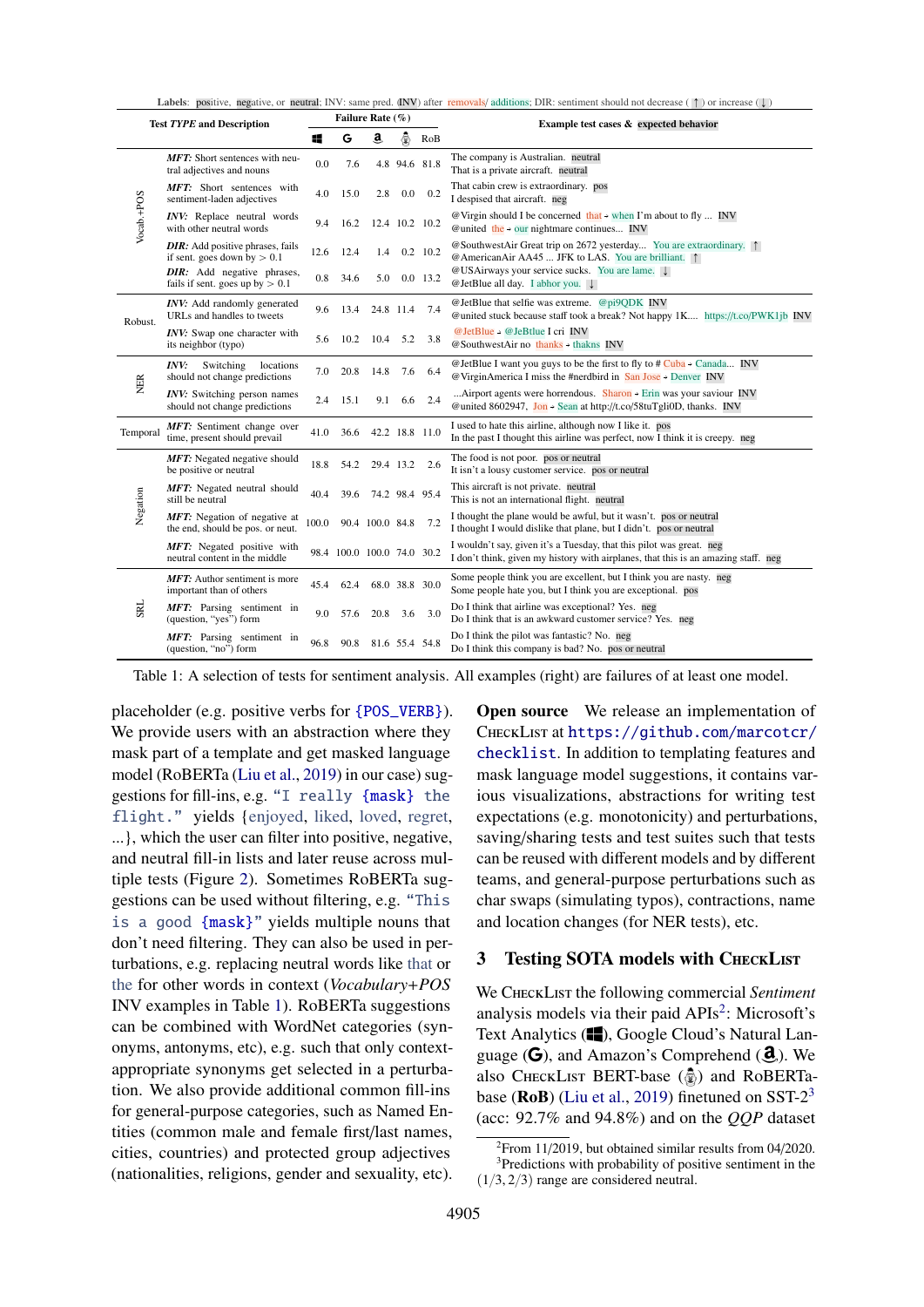<span id="page-4-0"></span>

| <b>Test TYPE and Description</b><br>Example Test cases & expected behavior<br>$\hat{\Phi}$<br>RoB<br>Is Mark Wright a photographer?   Is Mark Wright an accredited photographer? $\neq$<br><b>MFT:</b> Modifiers changes question intent<br>78.0<br>Vocab.<br>78.4<br>22.8<br>39.2<br><b>MFT:</b> Synonyms in simple templates<br>How can I become more vocal?   How can I become more outspoken? $\}$ =<br>Taxonomy<br>Is it necessary to follow a religion?<br>INV: Replace words with synonyms in real pairs 13.1<br>INV<br>12.7<br>Is it necessary to follow an organized $\rightarrow$ organised religion?<br><b>MFT:</b> More $X =$ Less antonym(X)<br>69.4 100.0<br>How can I become more optimistic?   How can I become less pessimistic? $\}$ =<br><b>INV:</b> Swap one character with its neighbor (typo) $18.2$<br>Why am I getting $\rightarrow$ getting lazy?   Why are we so lazy?   INV<br>12.0<br>Can I gain weight from not eating enough?<br>Robust.<br><b>DIR:</b> Paraphrase of question should be duplicate 69.0<br>25.0<br>Can I + Do you think I can gain weight from not eating enough? $\equiv$<br>Why isn't Hillary Clinton $\rightarrow$ Nicole Perez in jail?<br>INV: Change the same name in both questions<br>9.4<br>11.8<br><b>INV</b><br>Is Hillary Clinton $\rightarrow$ Nicole Perez going to go to jail?<br>What does India think of Donald Trump?<br><b>NER</b><br><b>DIR:</b> Change names in one question, expect $\neq$<br>30.1<br>35.1<br>What India thinks about Donald Trump $\rightarrow$ John Green?<br>Will it be difficult to get a US Visa if Donald Trump gets elected?)<br><b>DIR:</b> Keep first word and entities of a question,<br>30.0<br>$\neq$<br>32.8<br>Will the US accept Donald Trump?<br>fill in the gaps with RoBERTa; expect $\neq$<br>Is Jordan Perry an advisor?   Did Jordan Perry use to be an advisor?   $\neq$<br><b>MFT:</b> Is $\neq$ used to be, non-duplicate<br>96.8<br>61.8 |  |
|-------------------------------------------------------------------------------------------------------------------------------------------------------------------------------------------------------------------------------------------------------------------------------------------------------------------------------------------------------------------------------------------------------------------------------------------------------------------------------------------------------------------------------------------------------------------------------------------------------------------------------------------------------------------------------------------------------------------------------------------------------------------------------------------------------------------------------------------------------------------------------------------------------------------------------------------------------------------------------------------------------------------------------------------------------------------------------------------------------------------------------------------------------------------------------------------------------------------------------------------------------------------------------------------------------------------------------------------------------------------------------------------------------------------------------------------------------------------------------------------------------------------------------------------------------------------------------------------------------------------------------------------------------------------------------------------------------------------------------------------------------------------------------------------------------------------------------------------------------------------------------------------------------------------------------------------------------|--|
|                                                                                                                                                                                                                                                                                                                                                                                                                                                                                                                                                                                                                                                                                                                                                                                                                                                                                                                                                                                                                                                                                                                                                                                                                                                                                                                                                                                                                                                                                                                                                                                                                                                                                                                                                                                                                                                                                                                                                       |  |
|                                                                                                                                                                                                                                                                                                                                                                                                                                                                                                                                                                                                                                                                                                                                                                                                                                                                                                                                                                                                                                                                                                                                                                                                                                                                                                                                                                                                                                                                                                                                                                                                                                                                                                                                                                                                                                                                                                                                                       |  |
|                                                                                                                                                                                                                                                                                                                                                                                                                                                                                                                                                                                                                                                                                                                                                                                                                                                                                                                                                                                                                                                                                                                                                                                                                                                                                                                                                                                                                                                                                                                                                                                                                                                                                                                                                                                                                                                                                                                                                       |  |
|                                                                                                                                                                                                                                                                                                                                                                                                                                                                                                                                                                                                                                                                                                                                                                                                                                                                                                                                                                                                                                                                                                                                                                                                                                                                                                                                                                                                                                                                                                                                                                                                                                                                                                                                                                                                                                                                                                                                                       |  |
|                                                                                                                                                                                                                                                                                                                                                                                                                                                                                                                                                                                                                                                                                                                                                                                                                                                                                                                                                                                                                                                                                                                                                                                                                                                                                                                                                                                                                                                                                                                                                                                                                                                                                                                                                                                                                                                                                                                                                       |  |
|                                                                                                                                                                                                                                                                                                                                                                                                                                                                                                                                                                                                                                                                                                                                                                                                                                                                                                                                                                                                                                                                                                                                                                                                                                                                                                                                                                                                                                                                                                                                                                                                                                                                                                                                                                                                                                                                                                                                                       |  |
|                                                                                                                                                                                                                                                                                                                                                                                                                                                                                                                                                                                                                                                                                                                                                                                                                                                                                                                                                                                                                                                                                                                                                                                                                                                                                                                                                                                                                                                                                                                                                                                                                                                                                                                                                                                                                                                                                                                                                       |  |
|                                                                                                                                                                                                                                                                                                                                                                                                                                                                                                                                                                                                                                                                                                                                                                                                                                                                                                                                                                                                                                                                                                                                                                                                                                                                                                                                                                                                                                                                                                                                                                                                                                                                                                                                                                                                                                                                                                                                                       |  |
|                                                                                                                                                                                                                                                                                                                                                                                                                                                                                                                                                                                                                                                                                                                                                                                                                                                                                                                                                                                                                                                                                                                                                                                                                                                                                                                                                                                                                                                                                                                                                                                                                                                                                                                                                                                                                                                                                                                                                       |  |
|                                                                                                                                                                                                                                                                                                                                                                                                                                                                                                                                                                                                                                                                                                                                                                                                                                                                                                                                                                                                                                                                                                                                                                                                                                                                                                                                                                                                                                                                                                                                                                                                                                                                                                                                                                                                                                                                                                                                                       |  |
|                                                                                                                                                                                                                                                                                                                                                                                                                                                                                                                                                                                                                                                                                                                                                                                                                                                                                                                                                                                                                                                                                                                                                                                                                                                                                                                                                                                                                                                                                                                                                                                                                                                                                                                                                                                                                                                                                                                                                       |  |
| 34.4<br>Is it unhealthy to eat after 10pm?   Is it unhealthy to eat before 10pm?   $\neq$<br><b>MFT:</b> before $\neq$ after, non-duplicate<br>98.0<br>Temporal                                                                                                                                                                                                                                                                                                                                                                                                                                                                                                                                                                                                                                                                                                                                                                                                                                                                                                                                                                                                                                                                                                                                                                                                                                                                                                                                                                                                                                                                                                                                                                                                                                                                                                                                                                                       |  |
| What was Danielle Bennett's life before becoming an agent?<br><b>MFT:</b> before becoming $\neq$ after becoming<br>100.0<br>0.0<br>What was Danielle Bennett's life after becoming an agent?                                                                                                                                                                                                                                                                                                                                                                                                                                                                                                                                                                                                                                                                                                                                                                                                                                                                                                                                                                                                                                                                                                                                                                                                                                                                                                                                                                                                                                                                                                                                                                                                                                                                                                                                                          |  |
| 0.0<br><b>MFT:</b> simple negation, non-duplicate<br>18.6<br>How can I become a person who is not biased?   How can I become a biased person? $\neq$                                                                                                                                                                                                                                                                                                                                                                                                                                                                                                                                                                                                                                                                                                                                                                                                                                                                                                                                                                                                                                                                                                                                                                                                                                                                                                                                                                                                                                                                                                                                                                                                                                                                                                                                                                                                  |  |
| Negation<br>MFT: negation of antonym, should be duplicate<br>How can I become a positive person?   How can I become a person who is not negative $\geq$<br>88.6<br>81.6                                                                                                                                                                                                                                                                                                                                                                                                                                                                                                                                                                                                                                                                                                                                                                                                                                                                                                                                                                                                                                                                                                                                                                                                                                                                                                                                                                                                                                                                                                                                                                                                                                                                                                                                                                               |  |
| If Joshua and Chloe were alone, do you think he would reject her?<br>If Joshua and Choe were alone, do you think he would reject her? $\left\{\neq$ If Joshua and Chloe were alone, do you think she would reject him?<br>79.0<br>96.6<br><b>MFT:</b> Simple coreference: he $\neq$ she                                                                                                                                                                                                                                                                                                                                                                                                                                                                                                                                                                                                                                                                                                                                                                                                                                                                                                                                                                                                                                                                                                                                                                                                                                                                                                                                                                                                                                                                                                                                                                                                                                                               |  |
| Coref<br>If Jack and Lindsey were married, do you think Lindsey's family would be happy?<br><b>MFT:</b> Simple resolved coreference, his and her<br>99.6 100.0<br>If Jack and Lindsey were married, do you think his family would be happy?                                                                                                                                                                                                                                                                                                                                                                                                                                                                                                                                                                                                                                                                                                                                                                                                                                                                                                                                                                                                                                                                                                                                                                                                                                                                                                                                                                                                                                                                                                                                                                                                                                                                                                           |  |
| 99.6 100.0<br>Are tigers heavier than insects?   What is heavier, insects or tigers? $\rangle$ =<br><b>MFT:</b> Order is irrelevant for comparisons                                                                                                                                                                                                                                                                                                                                                                                                                                                                                                                                                                                                                                                                                                                                                                                                                                                                                                                                                                                                                                                                                                                                                                                                                                                                                                                                                                                                                                                                                                                                                                                                                                                                                                                                                                                                   |  |
| MFT: Orders is irrelevant in symmetric relations<br>Is Nicole related to Heather?   Is Heather related to Nicole? $\} \equiv$<br>81.8 100.0                                                                                                                                                                                                                                                                                                                                                                                                                                                                                                                                                                                                                                                                                                                                                                                                                                                                                                                                                                                                                                                                                                                                                                                                                                                                                                                                                                                                                                                                                                                                                                                                                                                                                                                                                                                                           |  |
| <b>SRL</b><br>MFT: Order is relevant for asymmetric relations<br>Is Sean hurting Ethan?   Is Ethan hurting Sean? $\} \neq$<br>71.4 100.0                                                                                                                                                                                                                                                                                                                                                                                                                                                                                                                                                                                                                                                                                                                                                                                                                                                                                                                                                                                                                                                                                                                                                                                                                                                                                                                                                                                                                                                                                                                                                                                                                                                                                                                                                                                                              |  |
| Does Anna love Benjamin?   Is Benjamin loved by Anna? $\} \equiv$<br>MFT: Active / passive swap, same semantics<br>65.8<br>98.6                                                                                                                                                                                                                                                                                                                                                                                                                                                                                                                                                                                                                                                                                                                                                                                                                                                                                                                                                                                                                                                                                                                                                                                                                                                                                                                                                                                                                                                                                                                                                                                                                                                                                                                                                                                                                       |  |
| <b>MFT:</b> Active / passive swap, different semantics<br>Does Danielle support Alyssa?   Is Danielle supported by Alyssa?   $\neq$<br>97.4 100.0                                                                                                                                                                                                                                                                                                                                                                                                                                                                                                                                                                                                                                                                                                                                                                                                                                                                                                                                                                                                                                                                                                                                                                                                                                                                                                                                                                                                                                                                                                                                                                                                                                                                                                                                                                                                     |  |
| <i>INV</i> : Symmetry: pred(a, b) = pred(b, a)<br>2.2<br>4.4<br>(q1, q2)   (q2, q1)   INV                                                                                                                                                                                                                                                                                                                                                                                                                                                                                                                                                                                                                                                                                                                                                                                                                                                                                                                                                                                                                                                                                                                                                                                                                                                                                                                                                                                                                                                                                                                                                                                                                                                                                                                                                                                                                                                             |  |
| Logic<br><b>DIR:</b> Implications, eg. $(a=b)\wedge(a=c) \Rightarrow (b=c)$<br>9.7<br>8.5<br>no example                                                                                                                                                                                                                                                                                                                                                                                                                                                                                                                                                                                                                                                                                                                                                                                                                                                                                                                                                                                                                                                                                                                                                                                                                                                                                                                                                                                                                                                                                                                                                                                                                                                                                                                                                                                                                                               |  |

**Label:** duplicate  $\equiv$ , or non-duplicate  $\neq$ ; INV: same pred. (INV) after removals/ addition

Table 2: A selection of tests for Quora Question Pair. All examples (right) are failures of at least one model.

(acc: 91.1% and 91.3%). For *MC*, we use a pretrained BERT-large finetuned on SQuAD [\(Wolf](#page-10-2) [et al.,](#page-10-2) [2019\)](#page-10-2), achieving 93.2 F1. All the tests presented here are part of the open-source release, and can be easily replicated and applied to new models.

Sentiment Analysis Since social media is listed as a use case for these commercial models, we test on that domain and use a dataset of unlabeled airline tweets for  $INV<sup>4</sup>$  $INV<sup>4</sup>$  $INV<sup>4</sup>$  and DIR perturbation tests. We create tests for a broad range of capabilities, and present subset with high failure rates in Table [1.](#page-3-1) The *Vocab.*+*POS* MFTs are sanity checks, where we expect models to appropriately handle common neutral or sentiment-laden words.  $\hat{\Phi}$  and RoB do poorly on neutral predictions (they were trained on binary labels only). Surprisingly, G and  $\mathbf{\hat{d}}$ , fail (7.6% and 4.8%) on sentences that are clearly neutral, with  $\bf{G}$  also failing (15%) on nonneutral sanity checks (e.g. "I like this seat."). In the DIR tests, the sentiment scores predicted by  $\blacksquare$ and  $\mathbf G$  frequently (12.6% and 12.4%) go down con-

siderably when clearly positive phrases (e.g. "You are extraordinary.") are added, or up  $(G: 34.6\%)$ for negative phrases (e.g. "You are lame.").

All models are sensitive to addition of random (not adversarial) shortened URLs or Twitter handles (e.g. 24.8% of  $\ddot{a}$ , predictions change), and to name changes, such as locations ( $\mathbf{G}$ : 20.8%,  $\mathbf{a}$ ): 14.8%) or person names (**G**: 15.1%, **d**<sub>:</sub> 9.1%). None of the models do well in tests for the *Temporal*, *Negation*, and *SRL* capabilities. Failures on negations as simple as "The food is not poor." are particularly notable, e.g.  $\bf{G}$  (54.2%) and  $\bf{d}$ , (29.4%). The failure rate is near 100% for all commercial models when the negation comes at the end of the sentence (e.g "I thought the plane would be awful, but it wasn't."), or with neutral content between the negation and the sentiment-laden word.

Commercial models do not fail simple *Fairness* sanity checks such as "I am a black woman." (template: "I am a {PROTECTED} {NOUN}."), always predicting them as neutral. Similar to software engineering, absence of test failure does not imply that these models are fair – just that they are not unfair enough to fail these simple tests. On

<span id="page-4-1"></span><sup>&</sup>lt;sup>4</sup>For all the INV tests, models fail whenever their prediction changes *and* the probability changes by more than 0.1.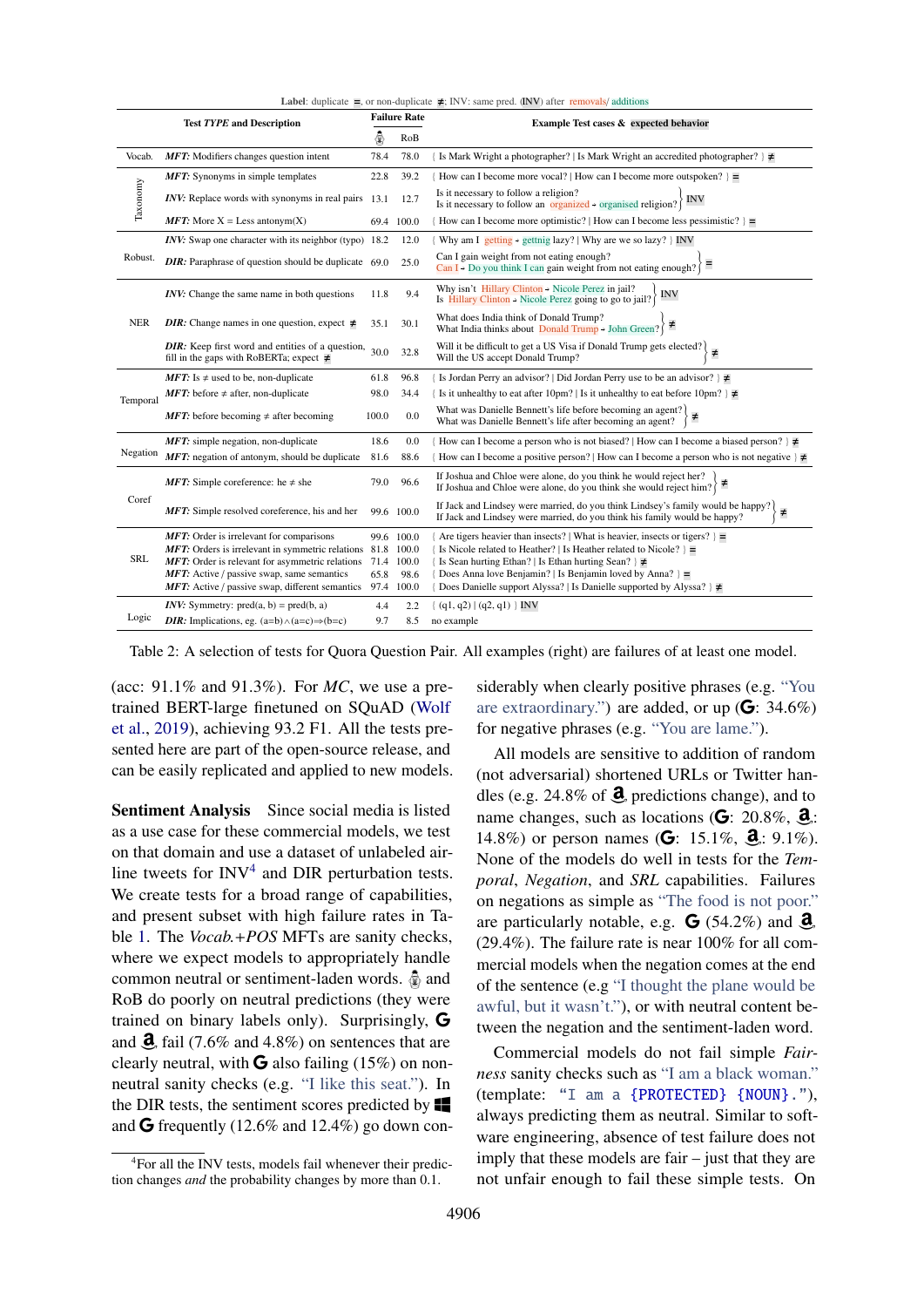<span id="page-5-0"></span>

|          | <b>Test TYPE</b><br>and Description                                                                                             | <b>Failure</b><br>Rate $\left(\frac{\pi}{20}\right)$ | Example Test cases (with expected behavior and $\ddot{Q}$ ) prediction)                                                                                                                               |  |  |
|----------|---------------------------------------------------------------------------------------------------------------------------------|------------------------------------------------------|-------------------------------------------------------------------------------------------------------------------------------------------------------------------------------------------------------|--|--|
| Vocab    | $MFT$ : comparisons                                                                                                             | 20.0                                                 | C: Victoria is younger than Dylan.<br><b>Q:</b> Who is less young? <b>A:</b> Dylan $\hat{\mathbb{Q}}$ : Victoria                                                                                      |  |  |
|          | MFT: intensifiers to superlative: most/least                                                                                    | 91.3                                                 | C: Anna is worried about the project. Matthew is extremely worried about the project.<br><b>Q:</b> Who is least worried about the project? A: $\overline{Anna} \quad \mathbb{Q}$ : Matthew            |  |  |
|          | MFT: match properties to categories                                                                                             | 82.4                                                 | <b>C:</b> There is a tiny purple box in the room. <b>Q:</b> What size is the box? A: tiny $\circled{x}$ : purple                                                                                      |  |  |
| Taxonomy | MFT: nationality vs job                                                                                                         | 49.4                                                 | C: Stephanie is an Indian accountant.<br><b>Q:</b> What is Stephanie's job? A: accountant $\hat{\Phi}$ : Indian accountant                                                                            |  |  |
|          | MFT: animal vs vehicles                                                                                                         | 26.2                                                 | C: Jonathan bought a truck. Isabella bought a hamster.<br>Q: Who bought an animal? A: Isabella $\mathcal{Q}$ : Jonathan                                                                               |  |  |
|          | $MFT$ : comparison to antonym                                                                                                   | 67.3                                                 | C: Jacob is shorter than Kimberly.<br><b>Q:</b> Who is taller? A: Kimberly $\hat{\mathbb{Q}}$ : Jacob                                                                                                 |  |  |
|          | MFT: more/less in context, more/less<br>antonym in question                                                                     | 100.0                                                | C: Jeremy is more optimistic than Taylor.<br><b>Q:</b> Who is more pessimistic? A: Taylor $\hat{\Phi}$ : Jeremy                                                                                       |  |  |
|          | <b><i>INV</i></b> : Swap adjacent characters in $Q$ (typo)                                                                      | 11.6                                                 | C: Newcomen designs had a duty of about 7 million, but most were closer to 5 million<br><b>Q:</b> What was the ideal duty + udty of a Newcomen engine? A: INV $\hat{x}$ : 7 million + 5 million       |  |  |
|          | $\frac{1}{2}$ <i>INV</i> : Swap adjacent characters in $\frac{1}{2}$<br>$\frac{1}{2}$ <i>INV</i> : add irrelevant sentence to C | 9.8                                                  | (no example)                                                                                                                                                                                          |  |  |
|          | MFT: change in one person only                                                                                                  | 41.5                                                 | C: Both Luke and Abigail were writers, but there was a change in Abigail, who is now a model.<br>Q: Who is a model? A: Abigail $\hat{\Phi}$ : Abigail were writers, but there was a change in Abigail |  |  |
| Temporal | <b>MFT:</b> Understanding before/after, last/first                                                                              | 82.9                                                 | C: Logan became a farmer before Danielle did.<br><b>Q:</b> Who became a farmer last? A: Danielle $\hat{\Phi}$ : Logan                                                                                 |  |  |
|          | <b>MFT:</b> Context has negation                                                                                                | 67.5                                                 | C: Aaron is not a writer. Rebecca is. Q: Who is a writer? A: Rebecca $\circled{2}$ : Aaron                                                                                                            |  |  |
|          | $\sum_{\substack{\omega \\ \mathbf{Z}}}^{\omega} \mathbf{MFT:}$ Q has negation, C does not                                      | 100.0                                                | C: Aaron is an editor. Mark is an actor. O: Who is not an actor? A: Aaron $\hat{\mathbb{Q}}$ : Mark                                                                                                   |  |  |
|          | MFT: Simple coreference, he/she.                                                                                                | 100.0                                                | C: Melissa and Antonio are friends. He is a journalist, and she is an adviser.<br><b>Q:</b> Who is a journalist? <b>A:</b> Antonio $\hat{\mathbb{Q}}$ : Melissa                                       |  |  |
| Coref.   | MFT: Simple coreference, his/her.                                                                                               | 100.0                                                | C: Victoria and Alex are friends. Her mom is an agent<br><b>Q:</b> Whose mom is an agent? <b>A:</b> Victoria $\hat{\mathbb{Q}}$ : Alex                                                                |  |  |
|          | MFT: former/latter                                                                                                              | 100.0                                                | C: Kimberly and Jennifer are friends. The former is a teacher<br><b>Q:</b> Who is a teacher? A: Kimberly $\hat{\mathbb{Q}}$ : Jennifer                                                                |  |  |
|          | <b>MFT:</b> subject/object distinction                                                                                          | 60.8                                                 | C: Richard bothers Elizabeth. O: Who is bothered? A: Elizabeth $\frac{1}{2}$ : Richard                                                                                                                |  |  |
|          | $\stackrel{\rightarrow}{\approx}$ MFT: subj/obj distinction with 3 agents                                                       | 95.7                                                 | C: Jose hates Lisa. Kevin is hated by Lisa. Q: Who hates Kevin? A: Lisa $\circled{2}$ : Jose                                                                                                          |  |  |

Table 3: A selection of tests for Machine Comprehension.

the other hand,  $\hat{\Phi}$  always predicts negative when {PROTECTED} is black, atheist, gay, and lesbian, while predicting positive for Asian, straight, etc.

With the exception of tests that depend on predicting "neutral",  $\hat{\Phi}$  and RoB did better than all commercial models on almost every other test. This is a surprising result, since the commercial models list social media as a use case, and are under regular testing and improvement with customer feedback, while  $\hat{\Phi}$  and RoB are research models trained on the SST-2 dataset (movie reviews). Finally,  $\hat{\Phi}$  and RoB fail simple negation MFTs, even though they are fairly accurate (91.5%, 93.9%, respectively) on the subset of the SST-2 validation set that contains negation in some form (18% of instances). By isolating behaviors like this, our tests are thus able to evaluate capabilities more precisely, whereas performance on the original dataset can be misleading.

Quora Question Pair While  $\hat{\Phi}$  and RoB surpass human accuracy on *QQP* in benchmarks [\(Wang](#page-10-3) [et al.,](#page-10-3) [2019a\)](#page-10-3), the subset of tests in Table [2](#page-4-0) indicate that these models are far from solving the ques-

tion paraphrase problem, and are likely relying on shortcuts for their high accuracy.

Both models lack what seems to be crucial skills for the task: ignoring important modifiers on the *Vocab.* test, and lacking basic *Taxonomy* understanding, e.g. synonyms and antonyms of common words. Further, neither is robust to typos or simple paraphrases. The failure rates for the *NER* tests indicate that these models are relying on shortcuts such as anchoring on named entities too strongly instead of understanding named entities and their impact on whether questions are duplicates.

Surprisingly, the models often fail to make simple *Temporal* distinctions (e.g. is  $\neq$ used to be and before $\neq$ after), and to distinguish between simple *Coreferences* (he $\neq$ she). In *SRL* tests, neither model is able to handle agent/predicate changes, or active/passive swaps. Finally,  $\hat{\Phi}$  and RoB change predictions 4.4% and 2.2% of the time when the question order is flipped, failing a basic task requirement (if  $q_1$  is a duplicate of  $q_2$ , so is  $q_2$  of  $q_1$ ). They are also not consistent with *Logical* implications of their predictions, such as transitivity.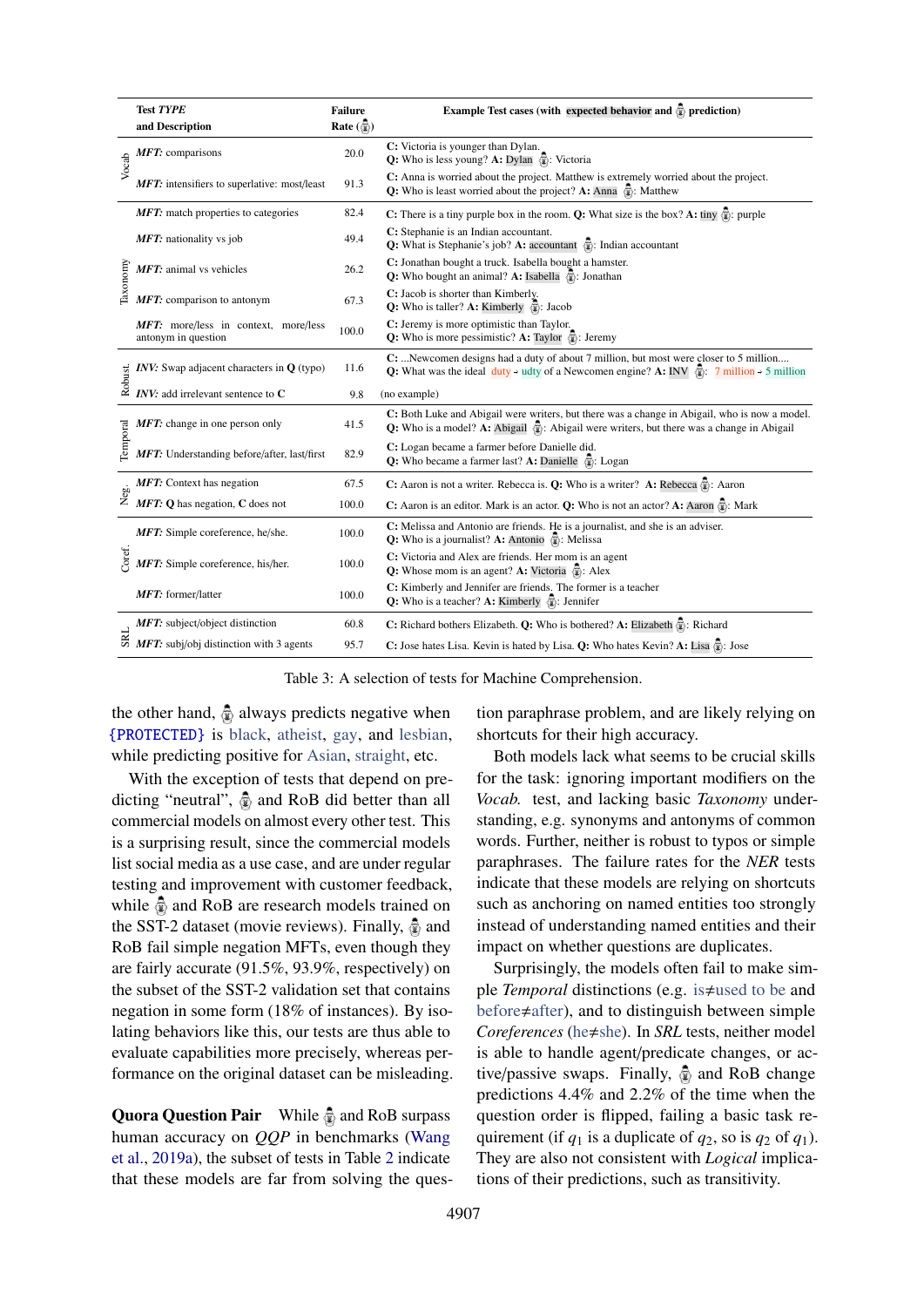Machine Comprehension *Vocab*+*POS* tests in Table [3](#page-5-0) show that  $\hat{\Phi}$  often fails to properly grasp intensity modifiers and comparisons/superlatives. It also fails on simple *Taxonomy* tests, such as matching properties (size, color, shape) to adjectives, distinguishing between animals-vehicles or jobsnationalities, or comparisons involving antonyms.

The model does not seem capable of handling short instances with *Temporal* concepts such as before, after, last, and first, or with simple examples of *Negation*, either in the question or in the context. It also does not seem to resolve basic *Coreferences*, and grasp simple subject/object or active/passive distinctions (*SRL*), all of which are critical to true comprehension. Finally, the model seems to have certain biases, e.g. for the simple negation template "{P1} is not a {PROF}, {P2} is." as context, and "Who is a {PROF}?" as question, if we set  ${PROF} =$  doctor,  ${P1}$  to male names and {P2} to female names (e.g. "John is not a doctor, Mary is."; "Who is a doctor?"), the model fails (picks the man as the doctor) 89.1% of the time. If the situation is reversed, the failure rate is only 3.2% (woman predicted as doctor). If  ${PROF} =$ secretary, it wrongly picks the man only 4.0% of the time, and the woman 60.5% of the time.

**Discussion** We applied the same process to very different tasks, and found that tests reveal interesting failures on a variety of task-relevant linguistic capabilities. While some tests are task specific (e.g. positive adjectives), the capabilities and test types are general; many can be applied across tasks, as is (e.g. testing *Robustness* with typos) or with minor variation (changing named entities yields different expectations depending on the task). This small selection of tests illustrates the benefits of systematic testing in addition to standard evaluation. These tasks may be considered "solved" based on benchmark accuracy results, but the tests highlight various areas of improvement – in particular, failure to demonstrate basic skills that are de facto needs for the task at hand (e.g. basic negation, agent/object distinction, etc). Even though some of these failures have been observed by others, such as typos [\(Belinkov and Bisk,](#page-9-4) [2018;](#page-9-4) [Rychalska et al.,](#page-9-5) [2019\)](#page-9-5) and sensitivity to name changes [\(Prabhakaran et al.,](#page-9-8) [2019\)](#page-9-8), we believe the majority are not known to the community, and that comprehensive and structured testing will lead to avenues of improvement in these and other tasks.

# 4 User Evaluation

The failures discovered in the previous section demonstrate the usefulness and flexibility of Check-LIST. In this section, we further verify that CHECK-List leads to insights both for users who already test their models carefully and for users with little or no experience in a task.

# 4.1 CHECKLISTIng a Commercial System

We approached the team responsible for the general purpose sentiment analysis model sold as a service by Microsoft  $\left( \blacksquare$  on Table [1\)](#page-3-1). Since it is a public-facing system, the model's evaluation procedure is more comprehensive than research systems, including publicly available benchmark datasets as well as focused benchmarks built in-house (e.g. negations, emojis). Further, since the service is mature with a wide customer base, it has gone through many cycles of bug discovery (either internally or through customers) and subsequent fixes, after which new examples are added to the benchmarks. Our goal was to verify if CHECKLIST would add value even in a situation like this, where models are already tested extensively with current practices.

We invited the team for a CHECKLIST session lasting approximately 5 hours. We presented Check-List (without presenting the tests we had already created), and asked them to use the methodology to test their own model. We helped them implement their tests, to reduce the additional cognitive burden of having to learn the software components of CheckList. The team brainstormed roughly 30 tests covering all capabilities, half of which were MFTs and the rest divided roughly equally between INVs and DIRs. Due to time constraints, we implemented about 20 of those tests. The tests covered many of the same functionalities we had tested ourselves (Section [3\)](#page-3-0), often with different templates, but also ones we had not thought of. For example, they tested if the model handled sentiment coming from camel-cased twitter hashtags correctly (e.g. "#IHateYou", "#ILoveYou"), implicit negation (e.g. "I wish it was good"), and others. Further, they proposed new capabilities for testing, e.g. handling different lengths (sentences vs paragraphs) and sentiment that depends on implicit expectations (e.g. "There was no {AC}" when {AC} is expected).

Qualitatively, the team stated that CHECKLIST was very helpful: (1) they tested capabilities they had not considered, (2) they tested capabilities that they had considered but are not in the benchmarks,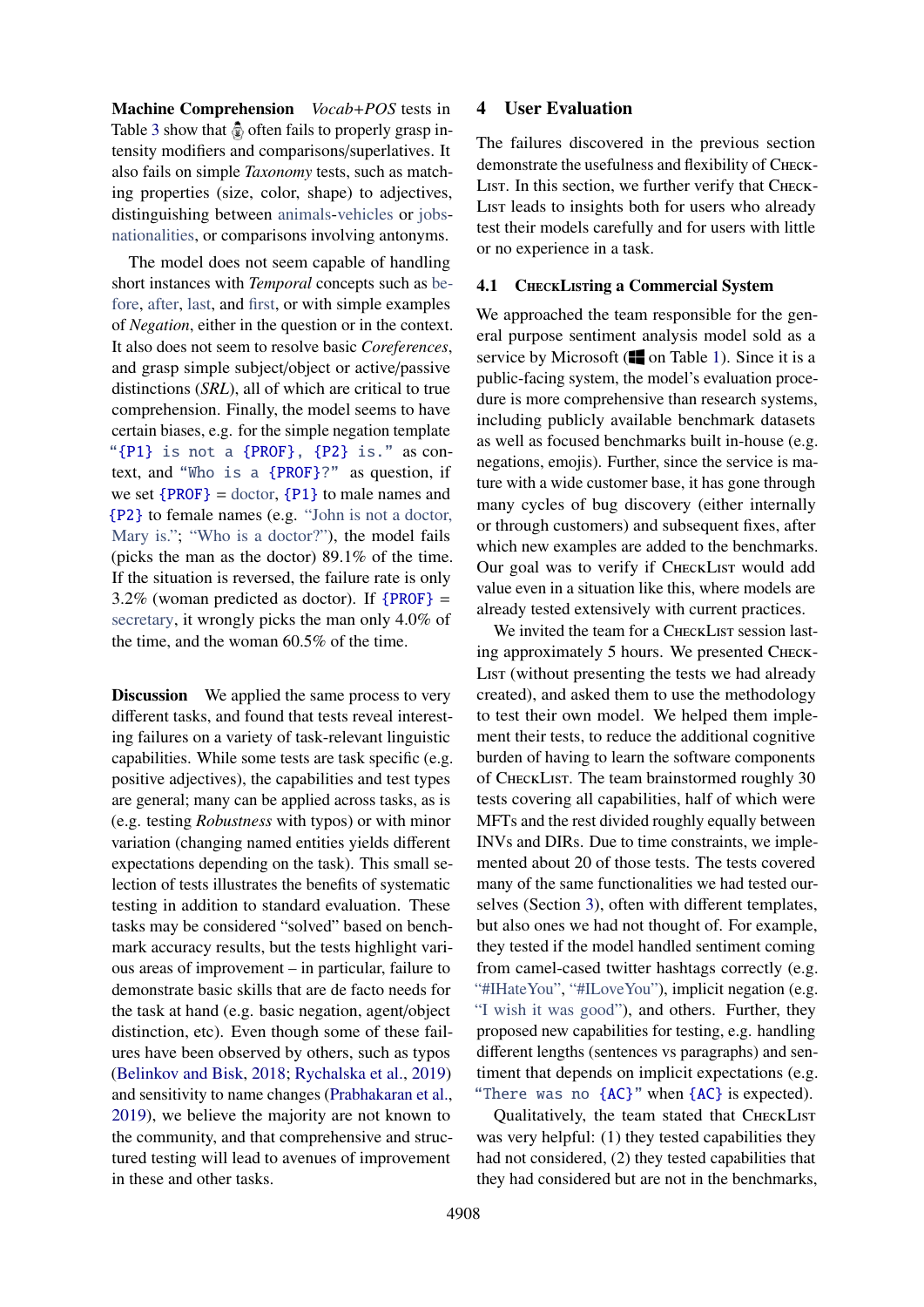and (3) even capabilities for which they had benchmarks (e.g. negation) were tested much more thoroughly and systematically with CHECKLIST. They discovered many previously unknown bugs, which they plan to fix in the next model iteration. Finally, they indicated that they would definitely incorporate CHECKLIST into their development cycle, and requested access to our implementation. This session, coupled with the variety of bugs we found for three separate commercial models in Table [1,](#page-3-1) indicates that CHECKLIST is useful even in pipelines that are stress-tested and used in production.

#### 4.2 User Study: CHECKLIST MFTs

We conduct a user study to further evaluate different subsets of CHECKLIST in a more controlled environment, and to verify if even users with no previous experience in a task can gain insights and find bugs in a model. We recruit 18 participants (8 from industry, 10 from academia) who have at least intermediate NLP experience<sup>[5](#page-7-0)</sup>, and task them with testing  $\hat{\Phi}$  finetuned on *QQP* for a period of two hours (including instructions), using Jupyter notebooks. Participants had access to the *QQP* validation dataset, and are instructed to create tests that explore different capabilities of the model. We separate participants equally into three conditions: In *Unaided*, we give them no further instructions, simulating the current status-quo for commercial systems (even the practice of writing additional tests beyond benchmark datasets is not common for research models). In *Cap. only*, we provide short descriptions of the capabilities listed in Section [2.1](#page-1-1) as suggestions to test, while in *Cap.*+*templ.* we further provide them with the template and fill-in tools described in Section [2.3.](#page-2-1) Only one participant (in *Unaided*) had prior experience with *QQP*. Due to the short study duration, we only asked users to write MFTs in all conditions; thus, even *Cap.*+*templ.* is a subset of CheckList.

We present the results in Table [4.](#page-7-1) Even though users had to parse more instructions and learn a new tool when using CHECKLIST, they created many more tests for the model in the same time. Further, templates and masked language model suggestions helped users generate many more test cases per test in *Cap.*+*templ.* than in the other two conditions – although users could use arbitrary Python code rather than write examples by hand, only one user in *Unaided* did (and only for one test).

<span id="page-7-1"></span>

|                       | <b>Unaided</b> | <b>CHECKLIST</b>          |               |  |
|-----------------------|----------------|---------------------------|---------------|--|
|                       |                | Cap. only                 | $Cap.+templ.$ |  |
| #Tests                | $5.8 + 1.1$    | $10.2 + 1.8$              | $13.5 + 3.4$  |  |
| #Cases/test           | $7.3 + 5.6$    | $5.0 + 1.2$               | $198.0 + 96$  |  |
| #Capabilities tested  | $3.2 \pm 0.7$  | $7.5 + 1.9$               | $7.8 + 1.1$   |  |
| Total severity        |                | $10.8 + 3.8$ $21.7 + 5.7$ | $23.7 + 4.2$  |  |
| #Bugs (sev $\geq 3$ ) |                | $2.2 + 1.2$ $5.5 + 1.7$   | $6.2 + 0.9$   |  |

Table 4: User Study Results: first three rows indicate number of tests created, number of test cases per test and number of capabilities tested. Users report the severity of their findings (last two rows).

Users explored many more capabilities on *Cap. only* and *Cap.*+*templ.* (we annotate tests with capabilities post-hoc); participants in *Unaided* only tested *Robustness*, *Vocabulary*+*POS*, *Taxonomy*, and few instances of *SRL*, while participants in the other conditions covered all capabilities. Users in *Cap. only* and *Cap.*+*templ.* collectively came up with tests equivalent to almost all MFTs in Table [2,](#page-4-0) and more that we had not contemplated. Users in *Unaided* and *Cap. only* often did not find more bugs because they lacked test case variety even when testing the right concepts (e.g. negation).

At the end of the experiment, we ask users to evaluate the severity of the failures they observe on each particular test, on a 5 point scale $<sup>6</sup>$  $<sup>6</sup>$  $<sup>6</sup>$ . While</sup> there is no "ground truth", these severity ratings provide each user's perception on the magnitude of the discovered bugs. We report the severity sum of discovered bugs (for tests with severity at least 2), in Table [4,](#page-7-1) as well as the number of tests for which severity was greater or equal to 3 (which filters out minor bugs). We note that users with Check-List (*Cap. only* and *Cap.*+*templ.*) discovered much more severe problems in the model (measured by total severity or # bugs) than users in the control condition (*Unaided*). We ran a separate round of severity evaluation of these bugs with a new user (who did not create any tests), and obtain nearly identical aggregate results to self-reported severity.

The study results are encouraging: with a subset of CheckList, users without prior experience are able to find significant bugs in a SOTA model in only 2 hours. Further, when asked to rate different aspects of CHECKLIST (on a scale of 1-5), users indicated the testing session helped them learn more about the model (4.7  $\pm$  0.5), capabilities helped them test the model more thoroughly  $(4.5 \pm 0.4)$ , and so did templates  $(4.3 \pm 1.1)$ .

<span id="page-7-0"></span><sup>5</sup> i.e. have taken a graduate NLP course or equivalent.

<span id="page-7-2"></span> $61$  (not a bug), 2 (minor bug), 3 (bug worth investigating and fixing), 4 (severe bug, model may not be fit for production), and 5 (no model with this bug should be in production).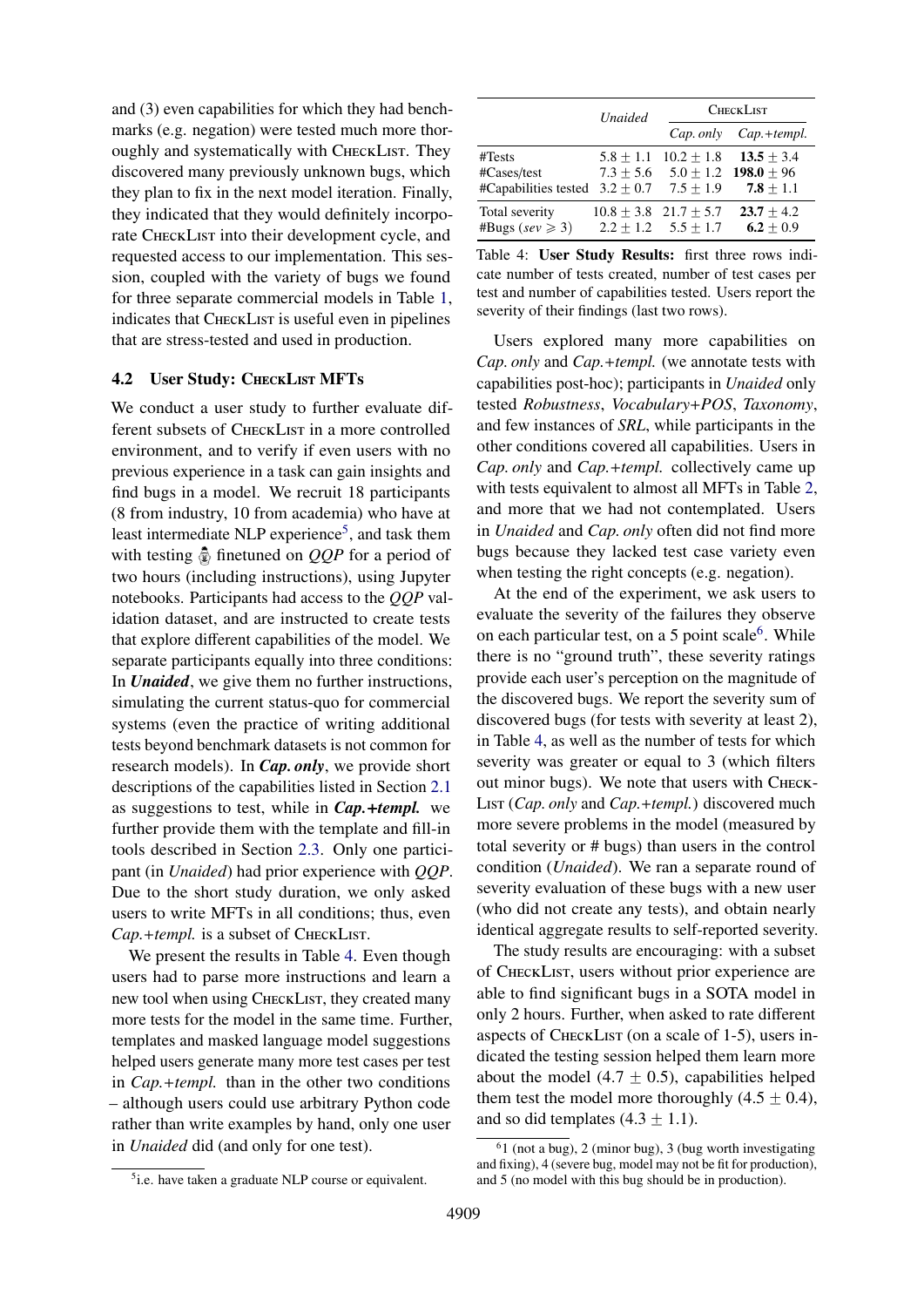### 5 Related Work

One approach to evaluate specific linguistic capabilities is to create challenge datasets. [Belinkov](#page-9-14) [and Glass](#page-9-14) [\(2019\)](#page-9-14) note benefits of this approach, such as systematic control over data, as well as drawbacks, such as small scale and lack of resemblance to "real" data. Further, they note that the majority of challenge sets are for Natural Language Inference. We do not aim for CHECKLIST to replace challenge or benchmark datasets, but to complement them. We believe CHECKLIST maintains many of the benefits of challenge sets while mitigating their drawbacks: authoring examples from scratch with templates provides systematic control, while perturbation-based INV and DIR tests allow for testing behavior in unlabeled, naturally-occurring data. While many challenge sets focus on extreme or difficult cases [\(Naik et al.,](#page-9-15) [2018\)](#page-9-15), MFTs also focus on what should be easy cases given a capability, uncovering severe bugs. Finally, the user study demonstrates that CHECKLIST can be used effectively for a variety of tasks with low effort: users created a complete test suite for sentiment analysis in a day, and MFTs for QQP in two hours, both revealing previously unknown, severe bugs.

With the increase in popularity of end-toend deep models, the community has turned to "probes", where a probing model for linguistic phenomena of interest (e.g. NER) is trained on intermediate representations of the encoder [\(Tenney](#page-9-16) [et al.,](#page-9-16) [2019;](#page-9-16) [Kim et al.,](#page-9-17) [2019\)](#page-9-17). Along similar lines, previous work on word embeddings looked for correlations between properties of the embeddings and downstream task performance [\(Tsvetkov et al.,](#page-10-4) [2016;](#page-10-4) [Rogers et al.,](#page-9-18) [2018\)](#page-9-18). While interesting as analysis methods, these do not give users an understanding of how a fine-tuned (or end-to-end) model can handle linguistic phenomena *for the end-task*. For example, while [Tenney et al.](#page-9-16) [\(2019\)](#page-9-16) found that very accurate NER models can be trained using BERT (96.7%), we show BERT finetuned on QQP or SST-2 displays severe NER issues.

There are existing perturbation techniques meant to evaluate specific behavioral capabilities of NLP models such as logical consistency [\(Ribeiro et al.,](#page-9-9) [2019\)](#page-9-9) and robustness to noise [\(Belinkov and Bisk,](#page-9-4) [2018\)](#page-9-4), name changes [\(Prabhakaran et al.,](#page-9-8) [2019\)](#page-9-8), or adversaries [\(Ribeiro et al.,](#page-9-6) [2018\)](#page-9-6). CHECKLIST provides a framework for such techniques to systematically evaluate these alongside a variety of other capabilities. However, CHECKLIST cannot be

directly used for non-behavioral issues such as data versioning problems [\(Amershi et al.,](#page-9-19) [2019\)](#page-9-19), labeling errors, annotator biases [\(Geva et al.,](#page-9-20) [2019\)](#page-9-20), worst-case security issues [\(Wallace et al.,](#page-10-5) [2019\)](#page-10-5), or lack of interpretability [\(Ribeiro et al.,](#page-9-10) [2016\)](#page-9-10).

### 6 Conclusion

While useful, accuracy on benchmarks is not sufficient for evaluating NLP models. Adopting principles from behavioral testing in software engineering, we propose CHECKLIST, a model-agnostic and task-agnostic testing methodology that tests individual *capabilities* of the model using three different test types. To illustrate its utility, we highlight significant problems at multiple levels in the conceptual NLP pipeline for models that have "solved" existing benchmarks on three different tasks. Further, CHECKLIST reveals critical bugs in commercial systems developed by large software companies, indicating that it complements current practices well. Tests created with CHECKLIST can be applied to any model, making it easy to incorporate in current benchmarks or evaluation pipelines.

Our user studies indicate that CHECKLIST is easy to learn and use, and helpful both for expert users who have tested their models at length as well as for practitioners with little experience in a task. The tests presented in this paper are part of Check-List's open source release, and can easily be incorporated into existing benchmarks. More importantly, the abstractions and tools in CHECKLIST can be used to collectively create more exhaustive test suites for a variety of tasks. Since many tests can be applied across tasks as is (e.g. typos) or with minor variations (e.g. changing names), we expect that collaborative test creation will result in evaluation of NLP models that is much more robust and detailed, beyond just accuracy on held-out data. CHECKLIST is open source, and available at <https://github.com/marcotcr/checklist>.

# Acknowledgments

We would like to thank Sara Ribeiro, Scott Lundberg, Matt Gardner, Julian Michael, and Ece Kamar for helpful discussions and feedback. Sameer was funded in part by the NSF award #IIS-1756023, and in part by the DARPA MCS program under Contract No. N660011924033 with the United States Office of Naval Research.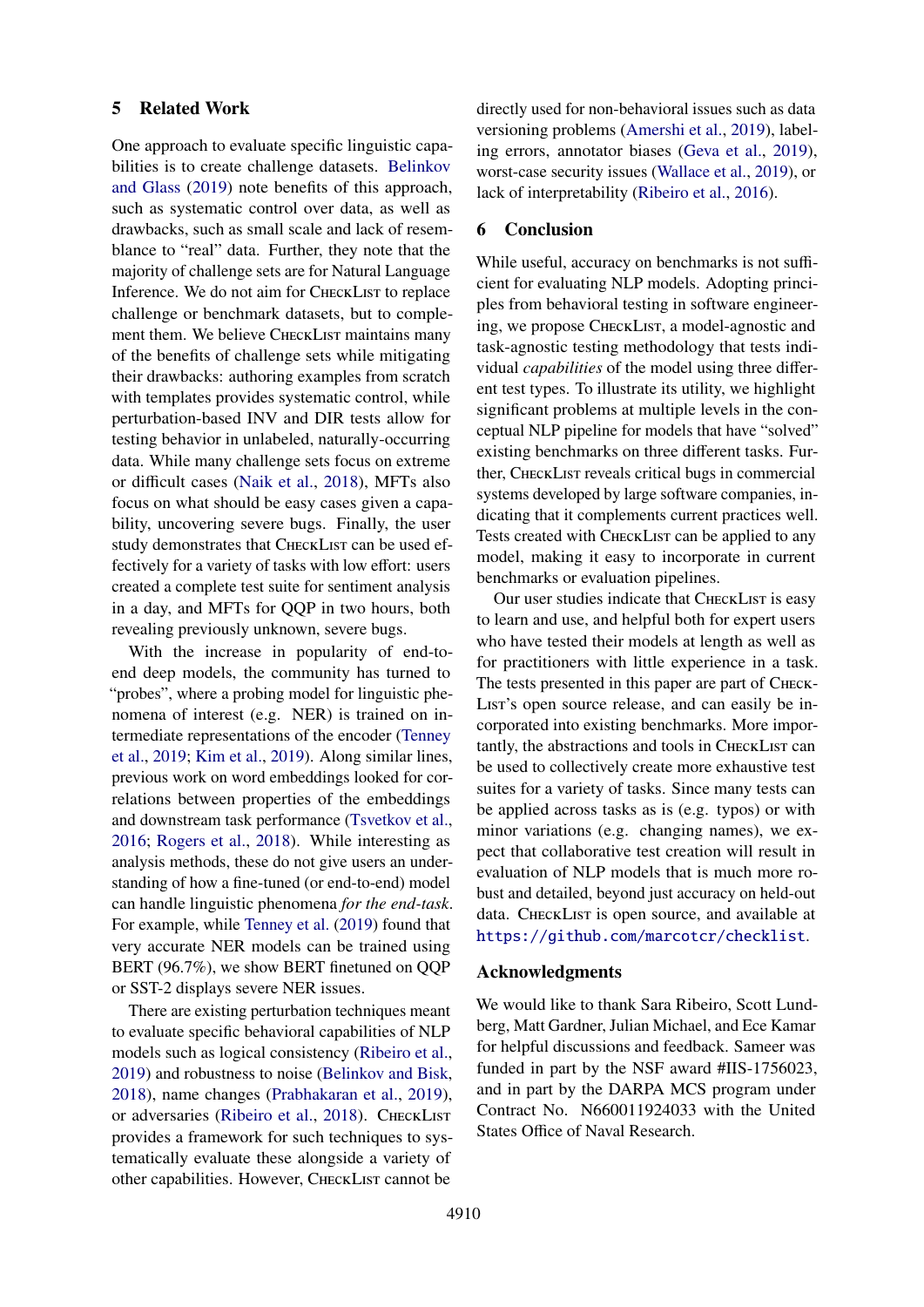#### References

- <span id="page-9-19"></span>Saleema Amershi, Andrew Begel, Christian Bird, Rob DeLine, Harald Gall, Ece Kamar, Nachi Nagappan, Besmira Nushi, and Tom Zimmermann. 2019. [Software engineering for machine learning: A case](https://www.microsoft.com/en-us/research/publication/software-engineering-for-machine-learning-a-case-study/) [study.](https://www.microsoft.com/en-us/research/publication/software-engineering-for-machine-learning-a-case-study/) In *International Conference on Software Engineering (ICSE 2019) - Software Engineering in Practice track*. IEEE Computer Society.
- <span id="page-9-11"></span>Boris Beizer. 1995. *Black-box Testing: Techniques for Functional Testing of Software and Systems*. John Wiley & Sons, Inc., New York, NY, USA.
- <span id="page-9-4"></span>Yonatan Belinkov and Yonatan Bisk. 2018. Synthetic and natural noise both break neural machine translation. In *International Conference on Learning Representations*.
- <span id="page-9-14"></span>Yonatan Belinkov and James Glass. 2019. Analysis methods in neural language processing: A survey. *Transactions of the Association for Computational Linguistics*, 7:49–72.
- <span id="page-9-20"></span>Mor Geva, Yoav Goldberg, and Jonathan Berant. 2019. Are we modeling the task or the annotator? an investigation of annotator bias in natural language understanding datasets. In *Empirical Methods in Natural Language Processing (EMNLP)*, pages 1161–1166.
- <span id="page-9-7"></span>Mohit Iyyer, John Wieting, Kevin Gimpel, and Luke Zettlemoyer. 2018. Adversarial example generation with syntactically controlled paraphrase networks. In *Proceedings of NAACL-HLT*, pages 1875–1885.
- <span id="page-9-17"></span>Najoung Kim, Roma Patel, Adam Poliak, Patrick Xia, Alex Wang, Tom McCoy, Ian Tenney, Alexis Ross, Tal Linzen, Benjamin Van Durme, et al. 2019. Probing what different nlp tasks teach machines about function word comprehension. In *Proceedings of the Eighth Joint Conference on Lexical and Computational Semantics (\* SEM 2019)*, pages 235–249.
- <span id="page-9-13"></span>Yinhan Liu, Myle Ott, Naman Goyal, Jingfei Du, Mandar Joshi, Danqi Chen, Omer Levy, Mike Lewis, Luke Zettlemoyer, and Veselin Stoyanov. 2019. Roberta: A robustly optimized bert pretraining approach. *arXiv preprint arXiv:1907.11692*.
- <span id="page-9-15"></span>Aakanksha Naik, Abhilasha Ravichander, Norman Sadeh, Carolyn Rose, and Graham Neubig. 2018. Stress Test Evaluation for Natural Language Inference. In *International Conference on Computational Linguistics (COLING)*.
- <span id="page-9-2"></span>Kayur Patel, James Fogarty, James A Landay, and Beverly Harrison. 2008. Investigating statistical machine learning as a tool for software development. In *Proceedings of the SIGCHI Conference on Human Factors in Computing Systems*, pages 667–676. ACM.
- <span id="page-9-8"></span>Vinodkumar Prabhakaran, Ben Hutchinson, and Margaret Mitchell. 2019. [Perturbation sensitivity analy](https://doi.org/10.18653/v1/D19-1578)[sis to detect unintended model biases.](https://doi.org/10.18653/v1/D19-1578) In *Proceedings of the 2019 Conference on Empirical Methods*

*in Natural Language Processing and the 9th International Joint Conference on Natural Language Processing (EMNLP-IJCNLP)*, pages 5740–5745, Hong Kong, China. Association for Computational Linguistics.

- <span id="page-9-1"></span>Pranav Rajpurkar, Robin Jia, and Percy Liang. 2018. [Know what you don't know: Unanswerable ques](https://doi.org/10.18653/v1/P18-2124)[tions for SQuAD.](https://doi.org/10.18653/v1/P18-2124) In *Proceedings of the 56th Annual Meeting of the Association for Computational Linguistics (Volume 2: Short Papers)*, pages 784– 789, Melbourne, Australia. Association for Computational Linguistics.
- <span id="page-9-0"></span>Pranav Rajpurkar, Jian Zhang, Konstantin Lopyrev, and Percy Liang. 2016. Squad: 100,000+ questions for machine comprehension of text. In *Proceedings of the 2016 Conference on Empirical Methods in Natural Language Processing*, pages 2383–2392.
- <span id="page-9-3"></span>Benjamin Recht, Rebecca Roelofs, Ludwig Schmidt, and Vaishaal Shankar. 2019. Do imagenet classifiers generalize to imagenet? In *International Conference on Machine Learning*, pages 5389–5400.
- <span id="page-9-9"></span>Marco Tulio Ribeiro, Carlos Guestrin, and Sameer Singh. 2019. Are red roses red? evaluating consistency of question-answering models. In *Proceedings of the 57th Annual Meeting of the Association for Computational Linguistics*, pages 6174–6184.
- <span id="page-9-10"></span>Marco Tulio Ribeiro, Sameer Singh, and Carlos Guestrin. 2016. Why should i trust you?: Explaining the predictions of any classifier. In *Proceedings of the 22nd ACM SIGKDD international conference on knowledge discovery and data mining*, pages 1135–1144. ACM.
- <span id="page-9-6"></span>Marco Tulio Ribeiro, Sameer Singh, and Carlos Guestrin. 2018. Semantically equivalent adversarial rules for debugging nlp models. In *Association for Computational Linguistics (ACL)*.
- <span id="page-9-18"></span>Anna Rogers, Shashwath Hosur Ananthakrishna, and Anna Rumshisky. 2018. [What's in your embedding,](https://www.aclweb.org/anthology/C18-1228) [and how it predicts task performance.](https://www.aclweb.org/anthology/C18-1228) In *Proceedings of the 27th International Conference on Computational Linguistics*, pages 2690–2703, Santa Fe, New Mexico, USA. Association for Computational Linguistics.
- <span id="page-9-5"></span>Barbara Rychalska, Dominika Basaj, Alicja Gosiewska, and Przemysław Biecek. 2019. Models in the wild: On corruption robustness of neural nlp systems. In *International Conference on Neural Information Processing*, pages 235–247. Springer.
- <span id="page-9-12"></span>Sergio Segura, Gordon Fraser, Ana B Sanchez, and Antonio Ruiz-Cortés. 2016. A survey on metamorphic testing. *IEEE Transactions on software engineering*, 42(9):805–824.
- <span id="page-9-16"></span>Ian Tenney, Dipanjan Das, and Ellie Pavlick. 2019. [BERT rediscovers the classical NLP pipeline.](https://doi.org/10.18653/v1/P19-1452) In